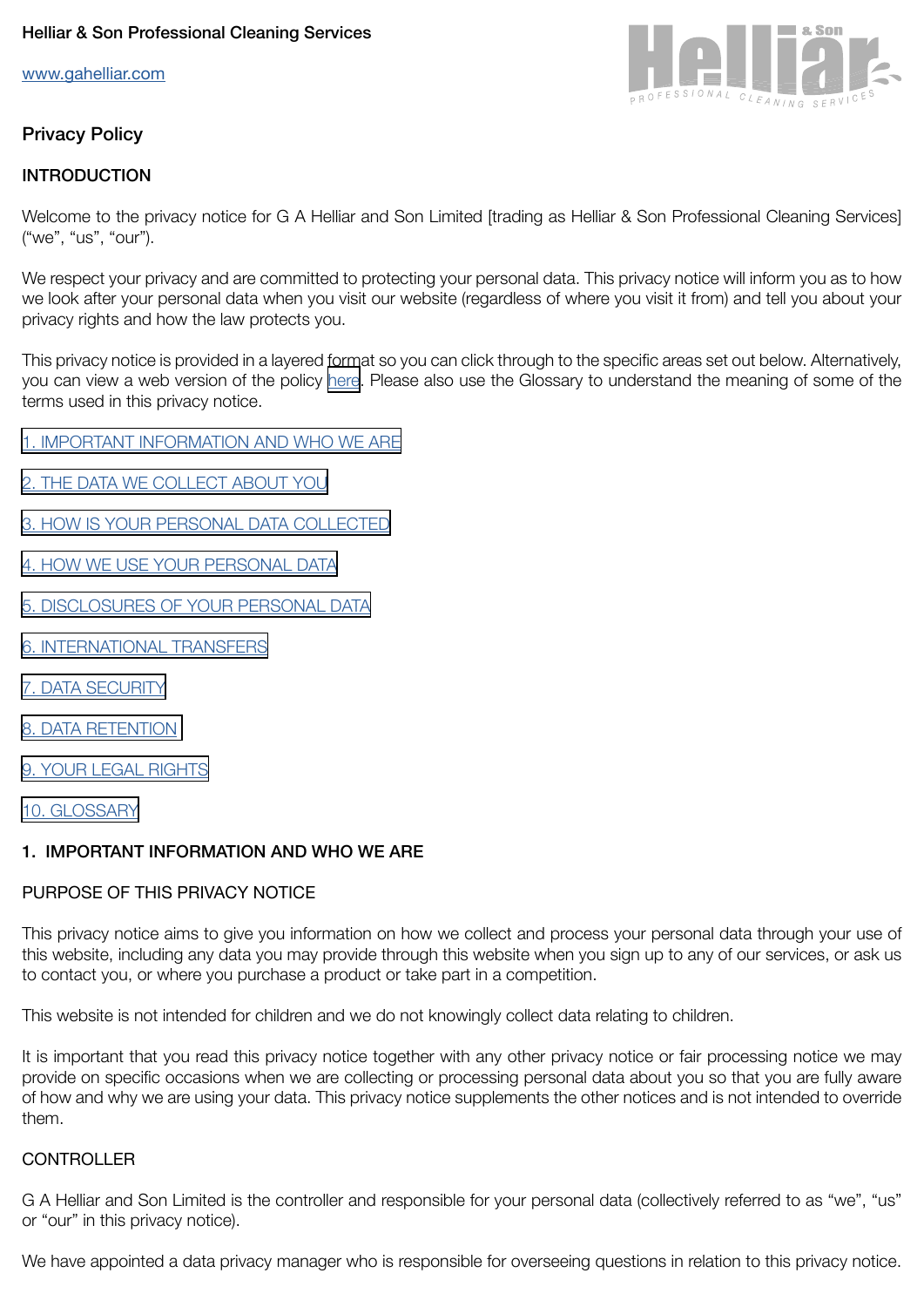If you have any questions about this privacy notice, including any requests to exercise your legal rights, please contact the data privacy manager using the details set out below.

# <span id="page-1-0"></span>CONTACT DETAILS

Our full details are:

Full name of legal entity: G A Helliar and Son Limited [trading as Helliar & Son Professional Cleaning Services]

Name or title of data privacy manager: Garry Helliar

#### Email address: office@gahelliar.com

#### Postal address: 6 Lufton Heights Boundary Way, Lufton Trading Estate, Lufton, Yeovil, Somerset, BA22 8UY, UK

You have the right to make a complaint at any time to the Information Commissioner's Office (ICO), the UK supervisory authority for data protection issues [\(www.ico.org.uk](http://www.ico.org.uk)). We would, however, appreciate the chance to deal with your concerns before you approach the ICO so please contact us in the first instance.

# CHANGES TO THE PRIVACY NOTICE AND YOUR DUTY TO INFORM US OF CHANGES

This version was last updated on 25 May 2018 which is the day the General Data Protection Regulation (GDPR) came into force.

It is important that the personal data we hold about you is accurate and current. Please keep us informed if your personal data changes during your relationship with us.

#### THIRD-PARTY LINKS

This website may include links to third-party websites, plug-ins and applications. Clicking on those links or enabling those connections may allow third parties to collect or share data about you. We do not control these third-party websites and are not responsible for their privacy statements. When you leave our website, we encourage you to read the privacy notice of every website you visit.

# 2. THE DATA WE COLLECT ABOUT YOU

Personal data, or personal information, means any information about an individual from which that person can be identified. It does not include data where the identity has been removed (anonymous data).

We may collect, use, store and transfer different kinds of personal data about you which we have grouped together follows:

- Identity Data includes first name, last name, username or similar identifier, title, date of birth and gender.
- Contact Data includes billing address, delivery address, email address and telephone numbers.
- Financial Data includes bank account and payment card details.
- Transaction Data includes details about payments to and from you and other details of products and services you have purchased from us.
- Technical Data includes internet protocol (IP) address, your login data, browser type and version, time zone setting and location, browser plug-in types and versions, operating system and platform and other technology on the devices you use to access this website.
- Profile Data includes your username and password, purchases or orders made by you, your interests, preferences, feedback and survey responses.
- Usage Data includes information about how you use our website, products and services.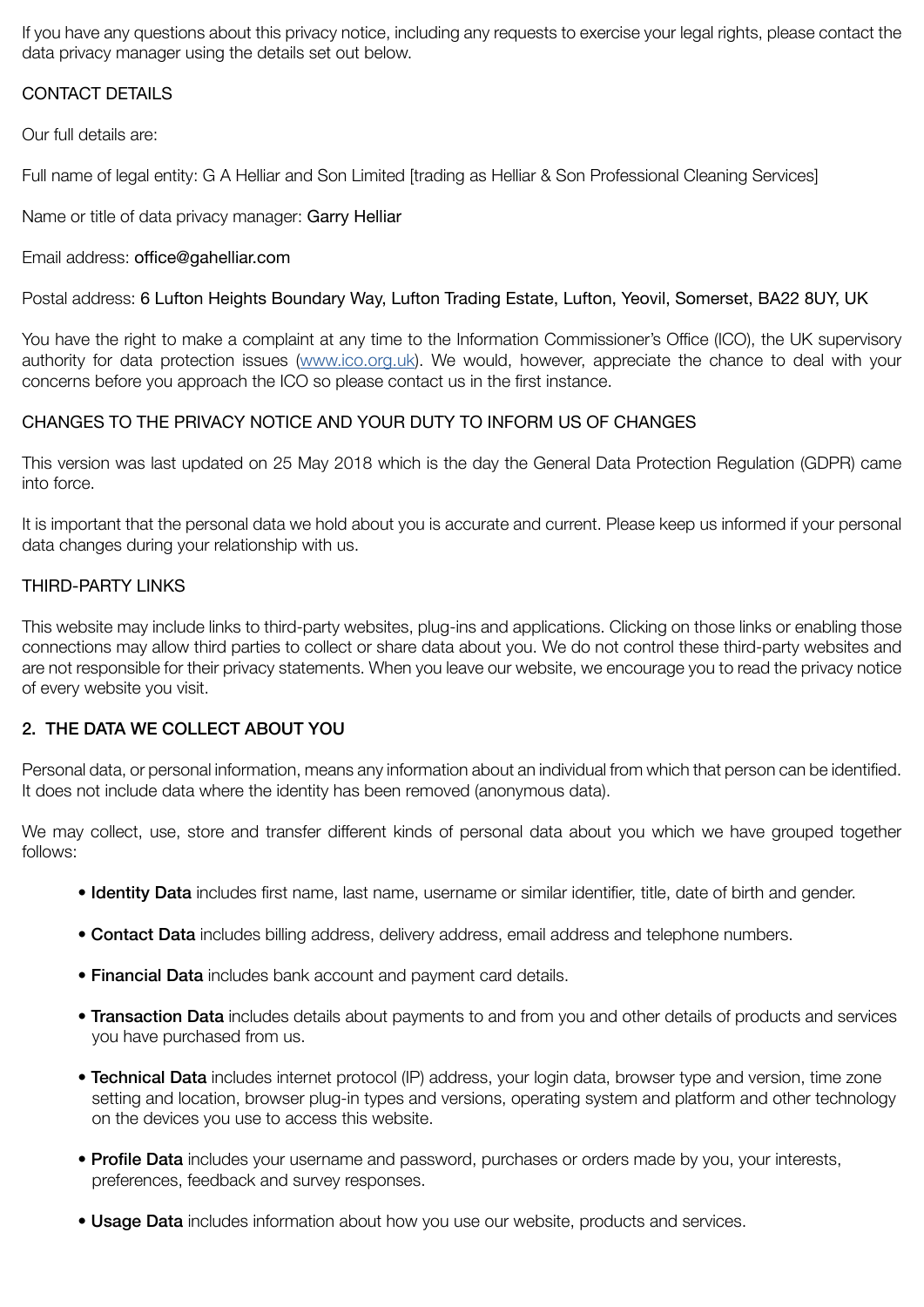• Marketing and Communications Data includes your preferences in receiving marketing from us and our third parties and your communication preferences.

We also collect, use and share Aggregated Data such as statistical or demographic data for any purpose. Aggregated Data may be derived from your personal data but is not considered personal data in law as this data does not directly or indirectly reveal your identity. For example, we may aggregate your Usage Data to calculate the percentage of users accessing a specific website feature. However, if we combine or connect Aggregated Data with your personal data so that it can directly or indirectly identify you, we treat the combined data as personal data which will be used in accordance with this privacy notice.

We do not collect any Special Categories of Personal Data about you (this includes details about your race or ethnicity, religious or philosophical beliefs, sex life, sexual orientation, political opinions, trade union membership, information about your health and genetic and biometric data). Nor do we collect any information about criminal convictions and offences.

# IF YOU FAIL TO PROVIDE PERSONAL DATA

Where we need to collect personal data by law, or under the terms of a contract we have with you and you fail to provide that data when requested, we may not be able to perform the contract we have or are trying to enter into with you (for example, to provide you with goods or services). In this case, we may have to cancel a product or service you have with us but we will notify you if this is the case at the time.

# 3. HOW IS YOUR PERSONAL DATA COLLECTED?

We use different methods to collect data from and about you including through:

- Direct interactions. You may give us your Identity, Contact and Financial Data by filling in forms or by corresponding with us by post, phone, email or otherwise. This includes personal data you provide when you:
	- apply for our products or services;
	- create an account on our website:
	- subscribe to our service or publications:
	- request marketing to be sent to you;
	- enter a competition, promotion or survey; or
	- give us some feedback or request us to contact you.
- Automated technologies or interactions. As you interact with our website, we may automatically collect Technical Data about your equipment, browsing actions and patterns. We collect this personal data by using cookies, server logs and other similar technologies. Please see our [cookie policy](http://www.gahelliar.com/privacy-policy) for further details.
- Third parties or publicly available sources. We may receive personal data about you from various third parties and public sources as set out below:
	- Technical Data from analytics and search information providers such as Google based outside the EU.
	- Contact, Financial and Transaction Data from providers of technical, payment and delivery based inside the EU.
	- Identity and Contact Data from publicly available sources such as Companies House and the Electoral Register based inside the EU.

#### 4. HOW WE USE YOUR PERSONAL DATA

We will only use your personal data when the law allows us to. Most commonly, we will use your personal data in the following circumstances:

- Where we need to perform the contract we are about to enter into or have entered into with you.
- Where it is necessary for our legitimate interests (or those of a third party) and your interests and fundamental rights do not override those interests.
- Where we need to comply with a legal or regulatory obligation.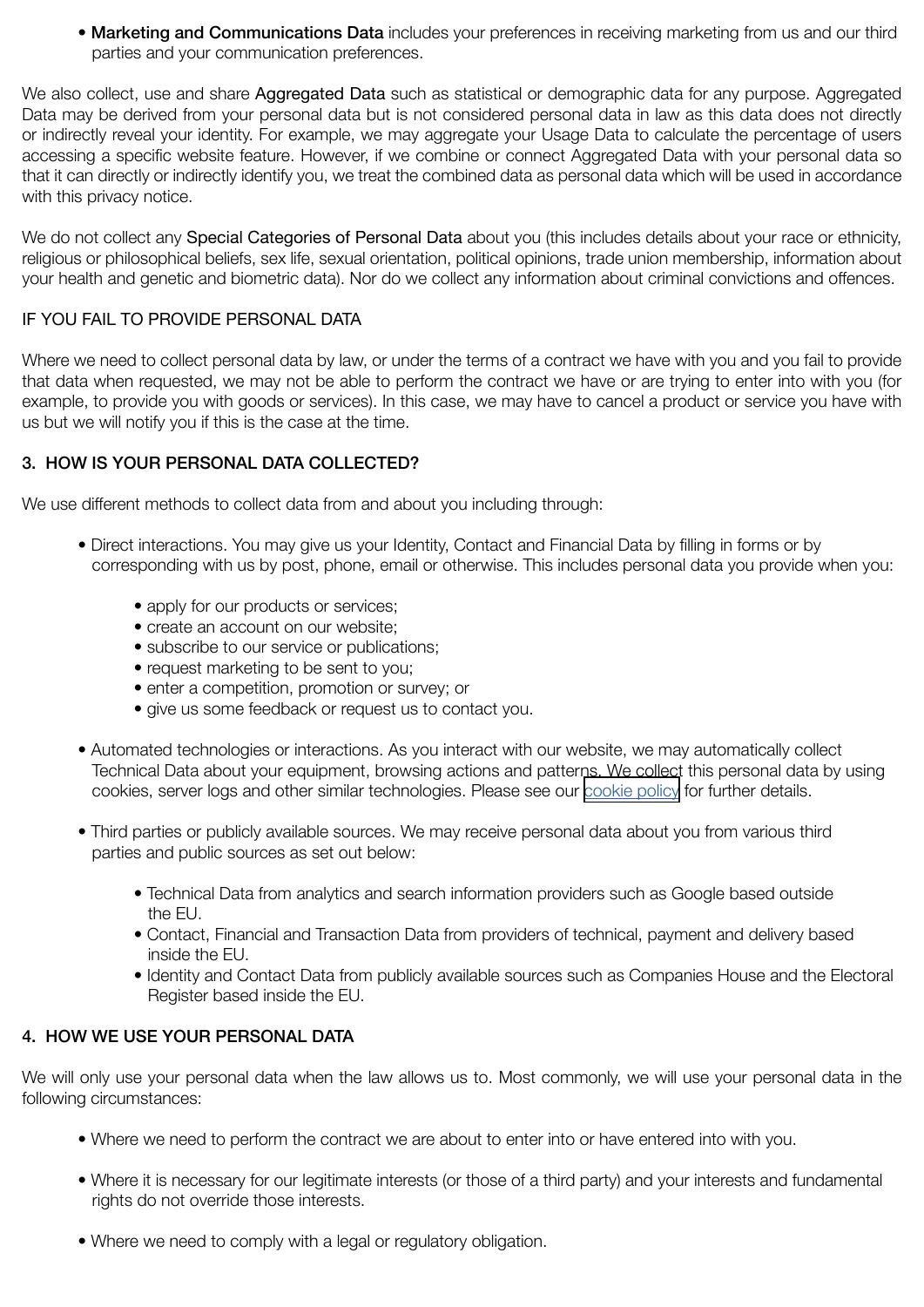Generally we do not rely on consent as a legal basis for processing your personal data other than in relation to sending third party direct marketing communications to you via email or text message. You have the right to withdraw consent to marketing at any time by [Contacting us](#page-1-0)*.*

# PURPOSES FOR WHICH WE WILL USE YOUR PERSONAL DATA

We have set out below, in a table format, a description of all the ways we plan to use your personal data, and which of the legal bases we rely on to do so. We have also identified what our legitimate interests are where appropriate.

Note that we may process your personal data for more than one lawful ground depending on the specific purpose for which we are using your data. Please [Contact us](#page-1-0) if you need details about the specific legal ground we are relying on to process your personal data where more than one ground has been set out in the table below.

<span id="page-3-0"></span>

| Purpose/Activity                                                                                                                                                                        | Type of data                                                                                                    | Lawful basis for processing including basis of legitimate<br>interest                                                                                                                                                                                                                                 |
|-----------------------------------------------------------------------------------------------------------------------------------------------------------------------------------------|-----------------------------------------------------------------------------------------------------------------|-------------------------------------------------------------------------------------------------------------------------------------------------------------------------------------------------------------------------------------------------------------------------------------------------------|
| To register you as a<br>new customer                                                                                                                                                    | (a) Identity<br>(b) Contact                                                                                     | Performance of a contract with you                                                                                                                                                                                                                                                                    |
| To process and deliver your order including:<br>(a) Manage payments, fees and charges<br>(b) Collect and recover money owed to us                                                       | (a) Identity<br>(b) Contact<br>(c) Financial<br>(d) Transaction<br>(e) Marketing and<br>Communications          | (a) Performance of a contract with you<br>(b) Necessary for our legitimate interests (to recover<br>debts due to us)                                                                                                                                                                                  |
| To manage our relationship with you which<br>will include:<br>(a) Notifying you about changes to our terms<br>or privacy policy<br>(b) Asking you to leave a review or take a<br>survey | (a) Identity<br>(b) Contact<br>(c) Profile<br>(d) Marketing and<br>Communications                               | (a) Performance of a contract with you<br>(b) Necessary to comply with a legal obligation<br>(c) Necessary for our legitimate interests (to keep<br>our records updated and to study how customers<br>use our products/services)                                                                      |
| To enable you to partake in a prize draw,<br>competition or complete a survey                                                                                                           | (a) Identity<br>(b) Contact<br>(c) Profile<br>(d) Usage<br>(e) Marketing and<br>Communications                  | (a) Performance of a contract with you<br>(b) Necessary for our legitimate interests (to study<br>how customers use our products/services, to<br>develop them and grow our business)                                                                                                                  |
| To administer and protect our business<br>and this website (including troubleshooting,<br>data analysis, testing, system maintenance,<br>support, reporting and hosting of data         | (a) Identity<br>(b) Contact<br>(c) Technical                                                                    | (a) Necessary for our legitimate interests (for<br>running our business, provision of administration<br>and IT services, network security, to prevent fraud<br>and in the context of a business reorganisation or<br>group restructuring exercise)<br>(b) Necessary to comply with a legal obligation |
| To deliver relevant website content and<br>advertisements to you and measure<br>or understand the effectiveness of the<br>advertising we serve to you                                   | (a) Identity<br>(b) Contact<br>(c) Profile<br>(d) Usage<br>(e) Marketing and<br>Communications<br>(f) Technical | Necessary for our legitimate interests (to study how<br>customers use our products/services, to develop<br>them, to grow our business and to inform our<br>marketing strategy)                                                                                                                        |
| To use data analytics to improve our website,<br>products/services, marketing, customer<br>relationships and experiences                                                                | (a) Technical<br>(b) Usage                                                                                      | Necessary for our legitimate interests (to define<br>types of customers for our products and services,<br>to keep our website updated and relevant, to<br>develop our business and to inform our marketing<br>strategy)                                                                               |
| To make suggestions and recommendations<br>to you about goods or services that may be<br>of interest to you                                                                             | (a) Identity<br>(b) Contact<br>(c) Technical<br>(d) Usage<br>(e) Profile                                        | Necessary for our legitimate interests (to develop<br>our products/services and grow our business)                                                                                                                                                                                                    |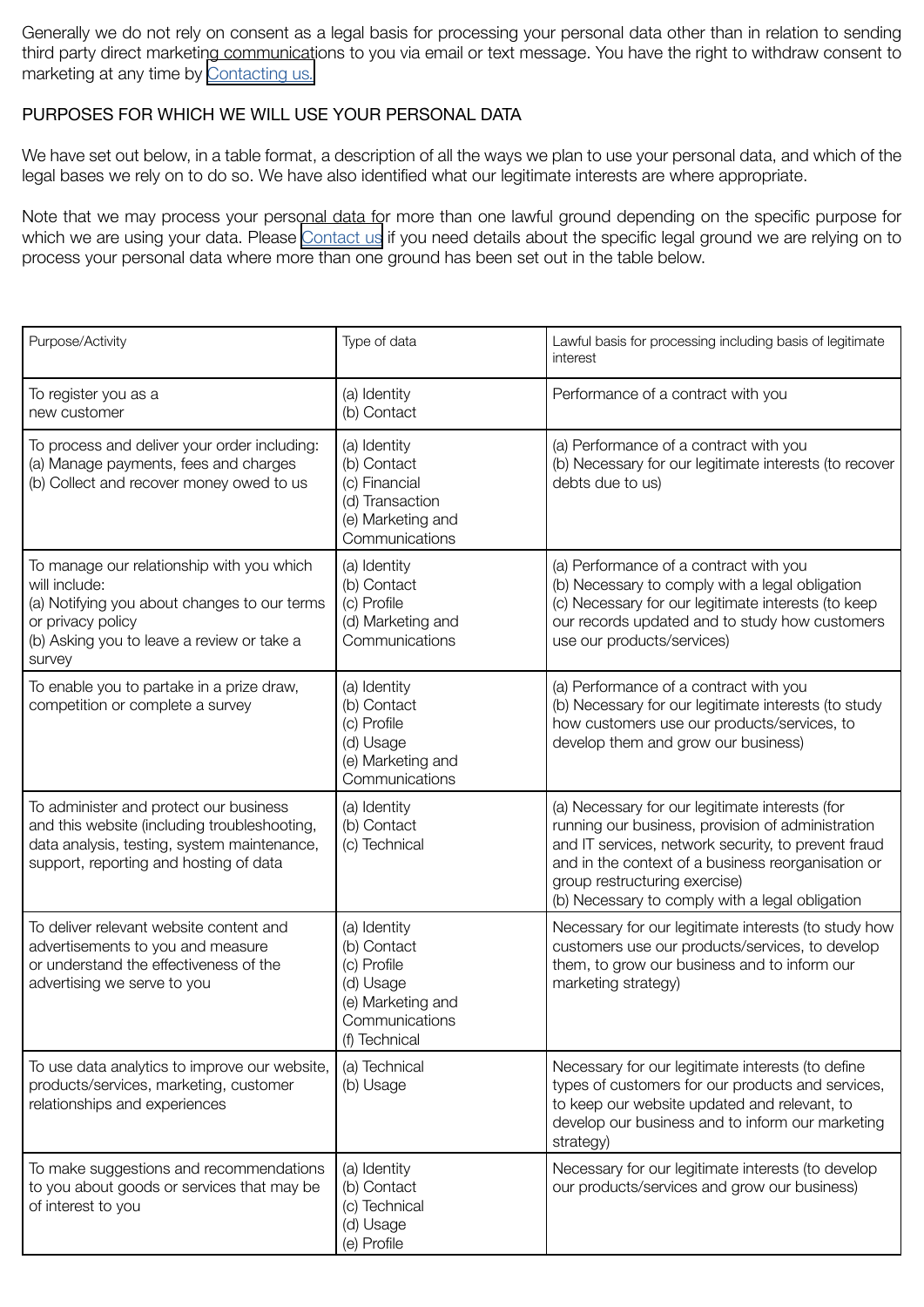# MARKETING

We strive to provide you with choices regarding certain personal data uses, particularly around marketing and advertising.

#### PROMOTIONAL OFFERS FROM US

We may use your Identity, Contact, Technical, Usage and Profile Data to form a view on what we think you may want or need, or what may be of interest to you. This is how we decide which products, services and offers may be relevant for you (we call this marketing).

You will receive marketing communications from us if you have requested information from us or purchased goods or services from us or if you provided us with your details when you entered a competition or registered for a promotion and, in each case, you have not opted out of receiving that marketing.

#### THIRD-PARTY MARKETING

We will get your express opt-in consent before we share your personal data with any company other than us for marketing purposes.

#### OPTING OUT

You can ask us or third parties to stop sending you marketing messages at any time by logging into the website and checking or unchecking relevant boxes to adjust your marketing preferences or by following the opt-out links on any marketing message sent to you or by [Contacting us](#page-1-0) at any time.

Where you opt out of receiving these marketing messages, this will not apply to personal data provided to us as a result of a product/service purchase, warranty registration, product/service experience or other transactions.

#### **COOKIES**

You can set your browser to refuse all or some browser cookies, or to alert you when websites set or access cookies. If you disable or refuse cookies, please note that some parts of this website may become inaccessible or not function properly. For more information about the cookies we use, please see [Our Cookies.](#page-3-0)

#### CHANGE OF PURPOSE

We will only use your personal data for the purposes for which we collected it, unless we reasonably consider that we need to use it for another reason and that reason is compatible with the original purpose. If you wish to get an explanation as to how the processing for the new purpose is compatible with the original purpose, please [Contact us.](#page-1-0)

If we need to use your personal data for an unrelated purpose, we will notify you and we will explain the legal basis which allows us to do so.

Please note that we may process your personal data without your knowledge or consent, in compliance with the above rules, where this is required or permitted by law.

#### 5. DISCLOSURES OF YOUR PERSONAL DATA

We may have to share your personal data with the parties set out below for the purposes set out in the table in paragraph 4 above.

- Internal Third Parties none
- External Third Parties as set out in the Glossary
- Third parties to whom we may choose to sell, transfer, or merge parts of our business or our assets Alternatively, we may seek to acquire other businesses or merge with them. If a change happens to our business, then the new owners may use your personal data in the same way as set out in this privacy notice.

We require all third parties to respect the security of your personal data and to treat it in accordance with the law. We do not allow our third-party service providers to use your personal data for their own purposes and only permit them to process your personal data for specified purposes and in accordance with our instructions.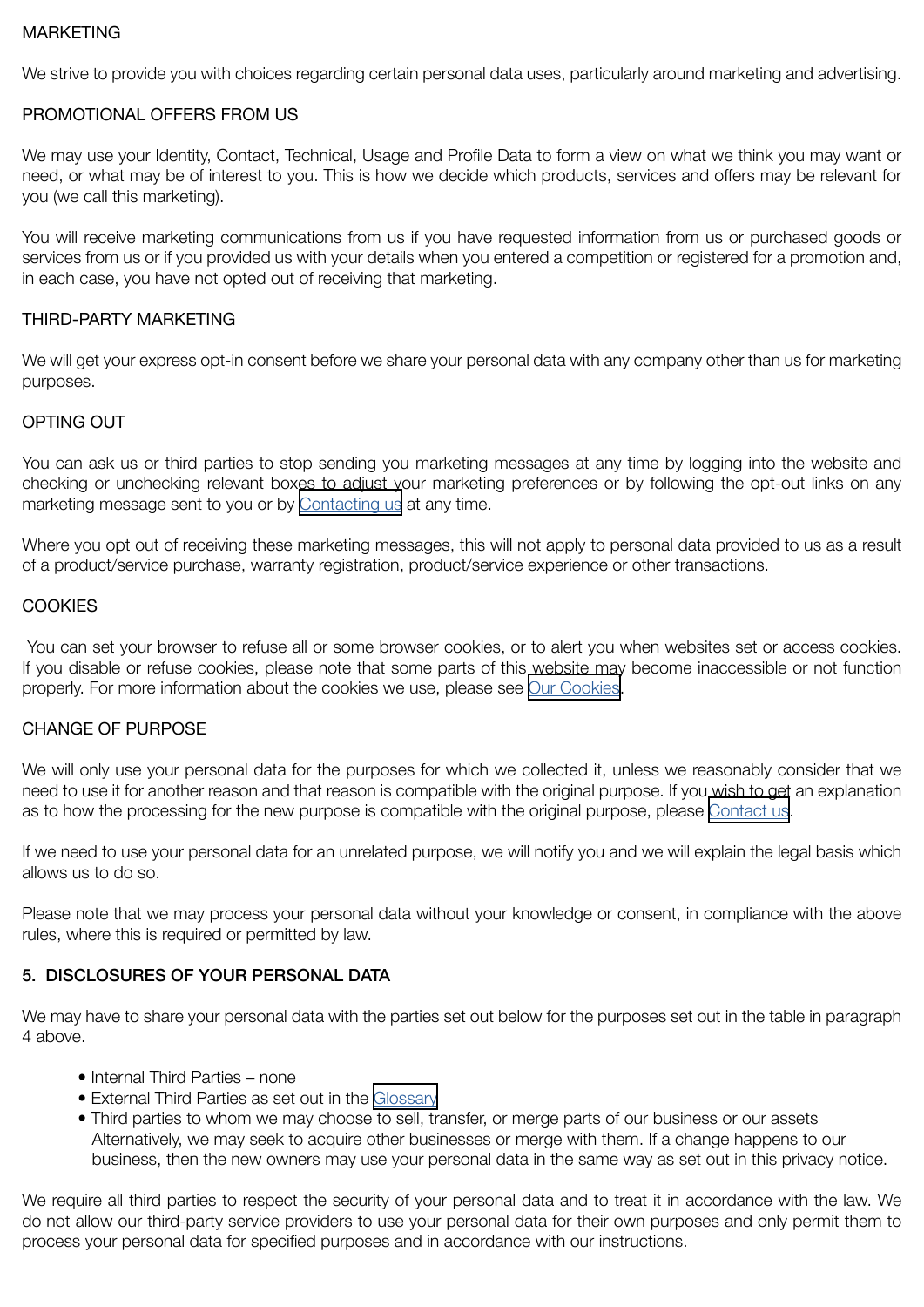# 6. INTERNATIONAL TRANSFERS

We do not transfer your personal data outside the European Economic Area (EEA).

# 7. DATA SECURITY

We have put in place appropriate security measures to prevent your personal data from being accidentally lost, used or accessed in an unauthorised way, altered or disclosed. In addition, we limit access to your personal data to those employees, agents, contractors and other third parties who have a business need to know. They will only process your personal data on our instructions and they are subject to a duty of confidentiality.

We have put in place procedures to deal with any suspected personal data breach and will notify you and any applicable regulator of a breach where we are legally required to do so.

#### 8. DATA RETENTION

#### HOW LONG WILL YOU USE MY PERSONAL DATA FOR?

We will only retain your personal data for as long as necessary to fulfil the purposes we collected it for, including for the purposes of satisfying any legal, accounting, or reporting requirements.

To determine the appropriate retention period for personal data, we consider the amount, nature, and sensitivity of the personal data, the potential risk of harm from unauthorised use or disclosure of your personal data, the purposes for which we process your personal data and whether we can achieve those purposes through other means, and the applicable legal requirements.

By law, we have to keep basic information about our customers (including Contact, Identity, Financial and Transaction Data) for six years after they cease being customers for tax purposes.

In some circumstances you can ask us to delete your data: see [Request erasure](#page-6-0) below for further information.

In some circumstances, we may anonymise your personal data (so that it can no longer be associated with you) for research or statistical purposes in which case we may use this information indefinitely without further notice to you.

#### 9. YOUR LEGAL RIGHTS

Under certain circumstances, you have rights under data protection laws in relation to your personal data. Please click on the links below to find out more about these rights:

- [Request access to your personal data](#page-6-1)
- [Request correction of your personal data](#page-6-2)
- [Request erasure of your personal data](#page-6-0)
- [Object to processing of your personal data](#page-6-3)
- [Request restriction of processing your personal data](#page-7-0)
- [Request transfer of your personal data](#page-7-1)
- [Right to withdraw consent](#page-7-2)

If you wish to exercise any of the rights set out above, please [Contact us.](#page-1-0)

#### NO FEE USUALLY REQUIRED

You will not have to pay a fee to access your personal data (or to exercise any of the other rights). However, we may charge a reasonable fee if your request is clearly unfounded, repetitive or excessive. Alternatively, we may refuse to comply with your request in these circumstances.

#### WHAT WE MAY NEED FROM YOU

We may need to request specific information from you to help us confirm your identity and ensure your right to access your personal data (or to exercise any of your other rights). This is a security measure to ensure that personal data is not disclosed to any person who has no right to receive it. We may also contact you to ask you for further information in relation to your request to speed up our response.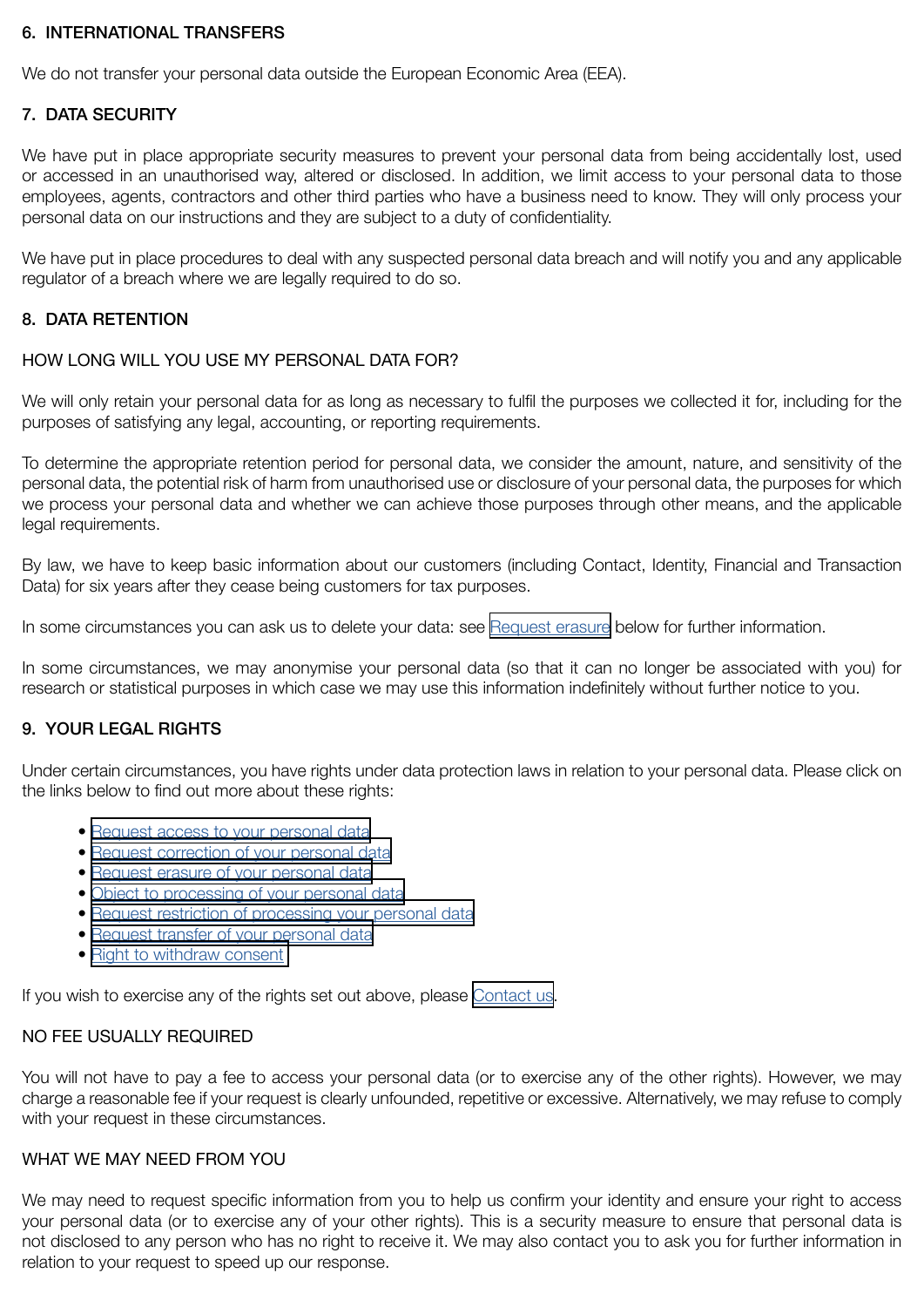#### TIME LIMIT TO RESPOND

We try to respond to all legitimate requests within one month. Occasionally it may take us longer than a month if your request is particularly complex or you have made a number of requests. In this case, we will notify you and keep you updated.

# 10. GLOSSARY

#### LAWFUL BASIS

Legitimate Interest means the interest of our business in conducting and managing our business to enable us to give you the best service/product and the best and most secure experience. We make sure we consider and balance any potential impact on you (both positive and negative) and your rights before we process your personal data for our legitimate interests. We do not use your personal data for activities where our interests are overridden by the impact on you (unless we have your consent or are otherwise required or permitted to by law). You can obtain further information about how we assess our legitimate interests against any potential impact on you in respect of specific activities by [Contacting us.](#page-1-0)

Performance of Contract means processing your data where it is necessary for the performance of a contract to which you are a party or to take steps at your request before entering into such a contract.

Comply with a legal or regulatory obligation means processing your personal data where it is necessary for compliance with a legal or regulatory obligation that we are subject to.

#### THIRD PARTIES

#### EXTERNAL THIRD PARTIES

- Labyrinth Computers, based in England, who provide software and hardware services. Conceptai Design Studios, based in England, who provide marketing, social media management, website management, analytics, market research and legal services.
- Professional advisers acting as processors or joint controllers including lawyers, bankers, auditors and insurers based in the United Kingdom who provide consultancy, banking, legal, insurance and accounting services.
- HM Revenue & Customs, regulators and other authorities acting as processors or joint controllers based in the United Kingdom who require reporting of processing activities in certain circumstances.
- Hannah Rowe Marketing, based in England, who provide PR services. Auditel UK Ltd, based in England, who provide Business Management. Albert Goodman, based in England, who provide accountancy services.

#### YOUR LEGAL RIGHTS

You have the right to:

<span id="page-6-1"></span>Request access to your personal data (commonly known as a "data subject access request"). This enables you to receive a copy of the personal data we hold about you and to check that we are lawfully processing it.

<span id="page-6-2"></span>Request correction of the personal data that we hold about you. This enables you to have any incomplete or inaccurate data we hold about you corrected, though we may need to verify the accuracy of the new data you provide to us.

<span id="page-6-0"></span>Request erasure of your personal data. This enables you to ask us to delete or remove personal data where there is no good reason for us continuing to process it. You also have the right to ask us to delete or remove your personal data where you have successfully exercised your right to object to processing (see below), where we may have processed your information unlawfully or where we are required to erase your personal data to comply with local law. Note, however, that we may not always be able to comply with your request of erasure for specific legal reasons which will be notified to you, if applicable, at the time of your request.

<span id="page-6-3"></span>Object to processing of your personal data where we are relying on a legitimate interest (or those of a third party) and there is something about your particular situation which makes you want to object to processing on this ground as you feel it impacts on your fundamental rights and freedoms. You also have the right to object where we are processing your